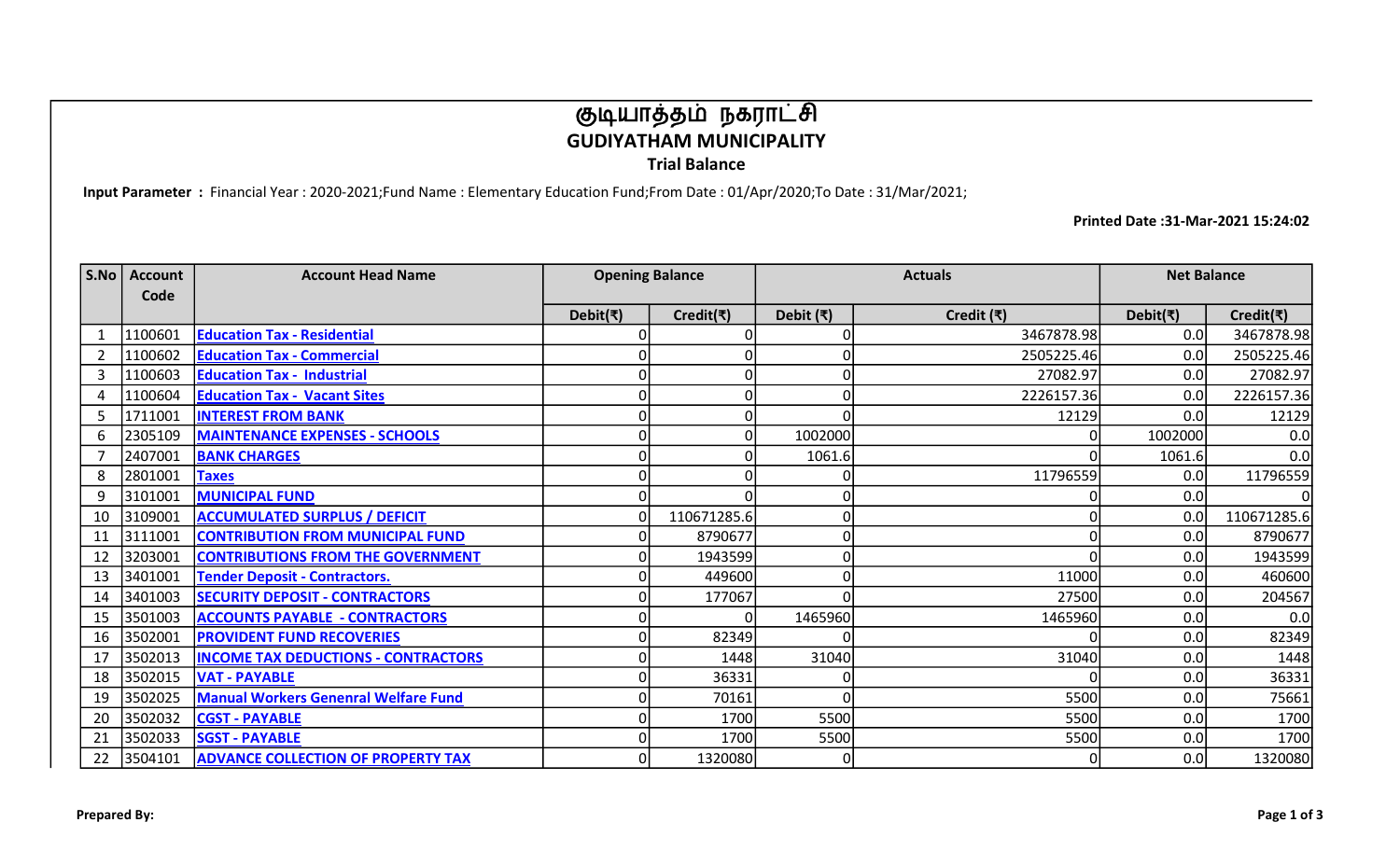## குடியாத்தம் நகராட்சி GUDIYATHAM MUNICIPALITY Trial Balance

Input Parameter : Financial Year : 2020-2021;Fund Name : Elementary Education Fund;From Date : 01/Apr/2020;To Date : 31/Mar/2021;

Printed Date :31-Mar-2021 15:24:02

| 23 | 3603001 | <b>PROVISION FOR DOUBTFUL COLLECTION OF</b>                 | 0        | 297078   | 0              |        | 0.0        | 297078  |
|----|---------|-------------------------------------------------------------|----------|----------|----------------|--------|------------|---------|
|    |         | <b>REVENUE ITEMS</b>                                        |          |          |                |        |            |         |
| 24 | 4101001 | <b>LAND -GROSS BLOCK</b>                                    | 84436743 | $\Omega$ | οl             |        | 84436743   | 0.0     |
| 25 | 4102001 | <b>BUILDINGS - GROSS BLOCK</b>                              | 27191009 |          | $\overline{0}$ |        | 27191009   | 0.0     |
| 26 | 4103003 | <b>ROADS &amp; PAVEMENTS - CONCRETE - GROSS BLOCK</b>       | 560140   |          | $\overline{0}$ |        | 560140     | 0.0     |
| 27 | 4107001 | <b>FURNITURE FIXTURES AND FITTINGS - GROSS BLOCK</b>        | 156905   | $\Omega$ | οl             |        | 156905     | 0.0     |
| 28 | 4112001 | <b>BUILDINGS - ACCUMULATED DEPRECIATION</b>                 | 0        | 9286216  | 0              |        | 0.0        | 9286216 |
| 29 | 4113003 | <b>ROADS &amp; PAVEMENTS - CONCRETE -</b>                   |          | 245061   | $\overline{0}$ |        | 0.0        | 245061  |
|    |         | <b>ACCUMULATED DEPRECIATION</b>                             |          |          |                |        |            |         |
| 30 | 4117001 | <b>FURNITURE, FIXTURES &amp; FITTINGS - ACCUMULATED</b>     | O        | 839      | οl             |        | 0.0        | 839     |
|    |         | <b>DEPRECIATIONS</b>                                        |          |          |                |        |            |         |
| 31 | 4121001 | <b>PROJECTS - IN - PROGRESS ACCOUNT</b>                     | 0        | $\Omega$ | 550000         |        | 550000     | 0.0     |
| 32 | 4311917 | <b>Education Tax - Recoverable - Residential - Current</b>  | O        | $\Omega$ | 3162770.98     | 588138 | 2574632.98 | 0.0     |
| 33 | 4311918 | <b>Education Tax - Recoverable - Commercial - Current</b>   | 0        | $\Omega$ | 2505225.46     | 450837 | 2054388.46 | 0.0     |
| 34 | 4311919 | <b>Education Tax - Recoverable - Industrial - Current</b>   | O        | $\Omega$ | 27082.97       | 14142  | 12940.97   | 0.0     |
| 35 | 4311920 | <b>Education Tax - Recoverable - Vacant Sites - Current</b> | 0        | $\Omega$ | 2226157.36     | 14396  | 2211761.36 | 0.0     |
| 36 | 4311921 | <b>Education Tax - Recoverable - Residential - Arrears</b>  | 1787619  | $\Omega$ | 305108         | 241538 | 1851189    | 0.0     |
| 37 | 4311922 | <b>Education Tax - Recoverable - Commercial - Arrears</b>   | 162098   |          | 34645          | 76027  | 120716     | 0.0     |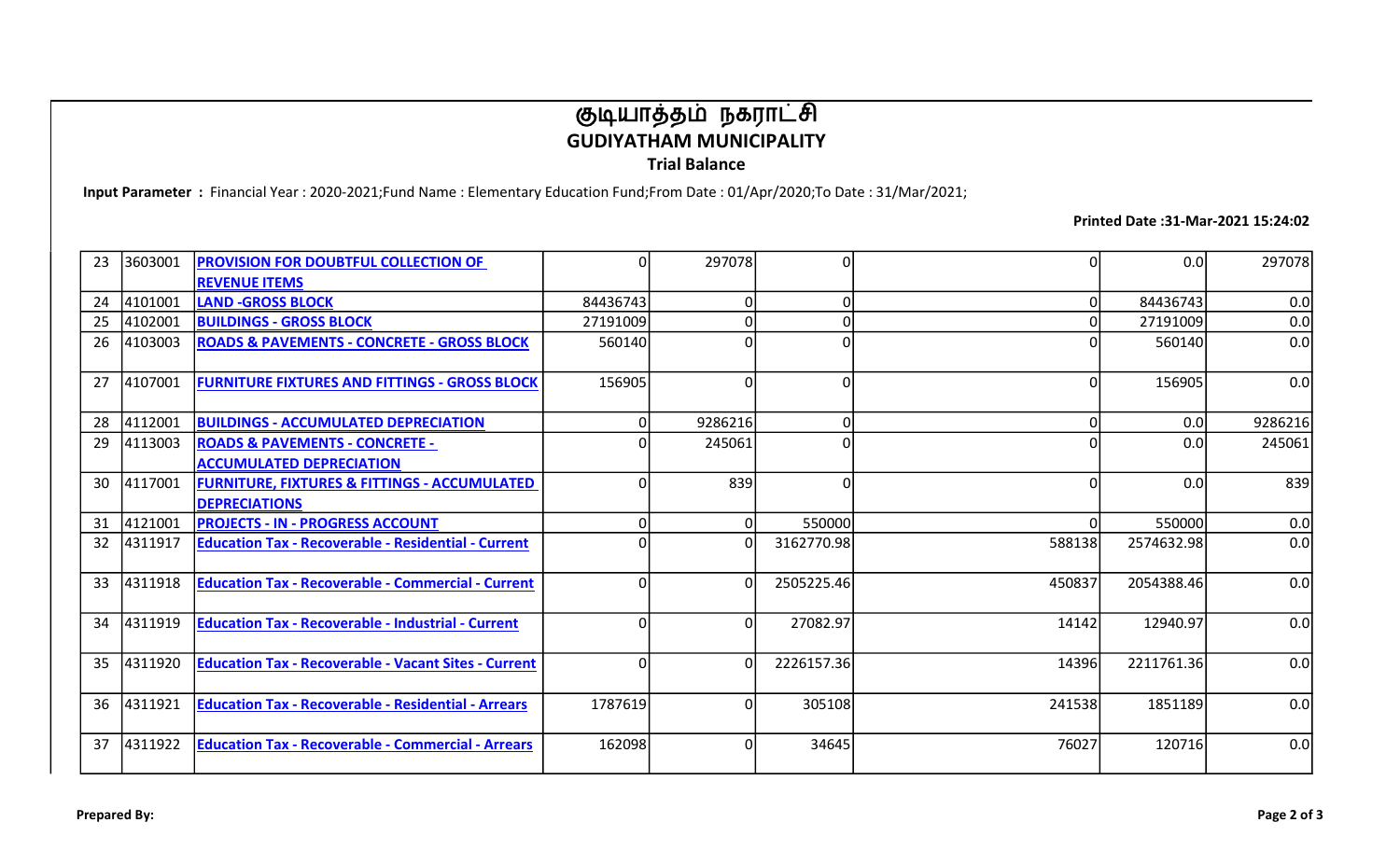# குடியாத்தம் நகராட்சி<br>GUDIYATHAM MUNICIPALITY

**Trial Balance** 

**I Fial Balance**<br>Financial Year: 2020-2021;Fund Name : Elementary Education Fund;From Date : 01/Apr/2020;To Date : 31/Mar/2021;

Printed Date : 31-Mar-2021 15:24:02

| 4702006 RECEIVABLE FROM GENERAL FUND                                             | 17797380 |    |                    | 25999627.37 | 17797380<br>153454224.37 | 0.0<br>153454224.37 |
|----------------------------------------------------------------------------------|----------|----|--------------------|-------------|--------------------------|---------------------|
| DEPOSITS - RECOVERABLE:<br>6/4606001                                             | 132274   |    |                    |             | 132274                   | 0.0                 |
| 45 4605010 Advance Recoverable Expenses                                          | 48000    |    |                    |             | 48000                    | 0.0                 |
| ADVANCE TO PWD / HIGHWAYS/ T.N.<br>44 4604003<br>CONSTRUCTION CORPN. LTD., ETC., | 138750   |    |                    |             | 138750                   | 0.01                |
| ONLINE COLLECTION A/C-500101010962665 CUB<br>$-14502601$                         | 22209    |    | 16047              |             | 38256                    | 0.0                 |
| ONLINE COLLECTION-A/C-500101010962665 - CUB<br>$-14502501$                       |          |    | 118882             |             | 118882                   | 0.0                 |
| $\frac{1}{4501001}$ Cash Account<br>1502120 EE-REC&PAY-CB-A/C NO.950101040478    | 766100.6 | o  | 1384302<br>1396431 | 1509061.6   | 653470                   | 0.0                 |
|                                                                                  |          |    |                    | 1384302     | , 0.0                    | 0.01                |
| Education Tax - Recoverable - Vacant Sites - Arrears<br>$-4311924$               | 173013   | ΟI | 11761914           | 132808      | 11802119                 | 0.01                |
| Education Tax - Recoverable - Industrial - Arrears                               | 2951     |    |                    | 1345        | 1606                     | 0.0                 |

COMMISSIONER Gudiyattam Municipality.  $\sigma$ 

 $2.621$ 

Page 3 of 3

 $\overline{\cdot}$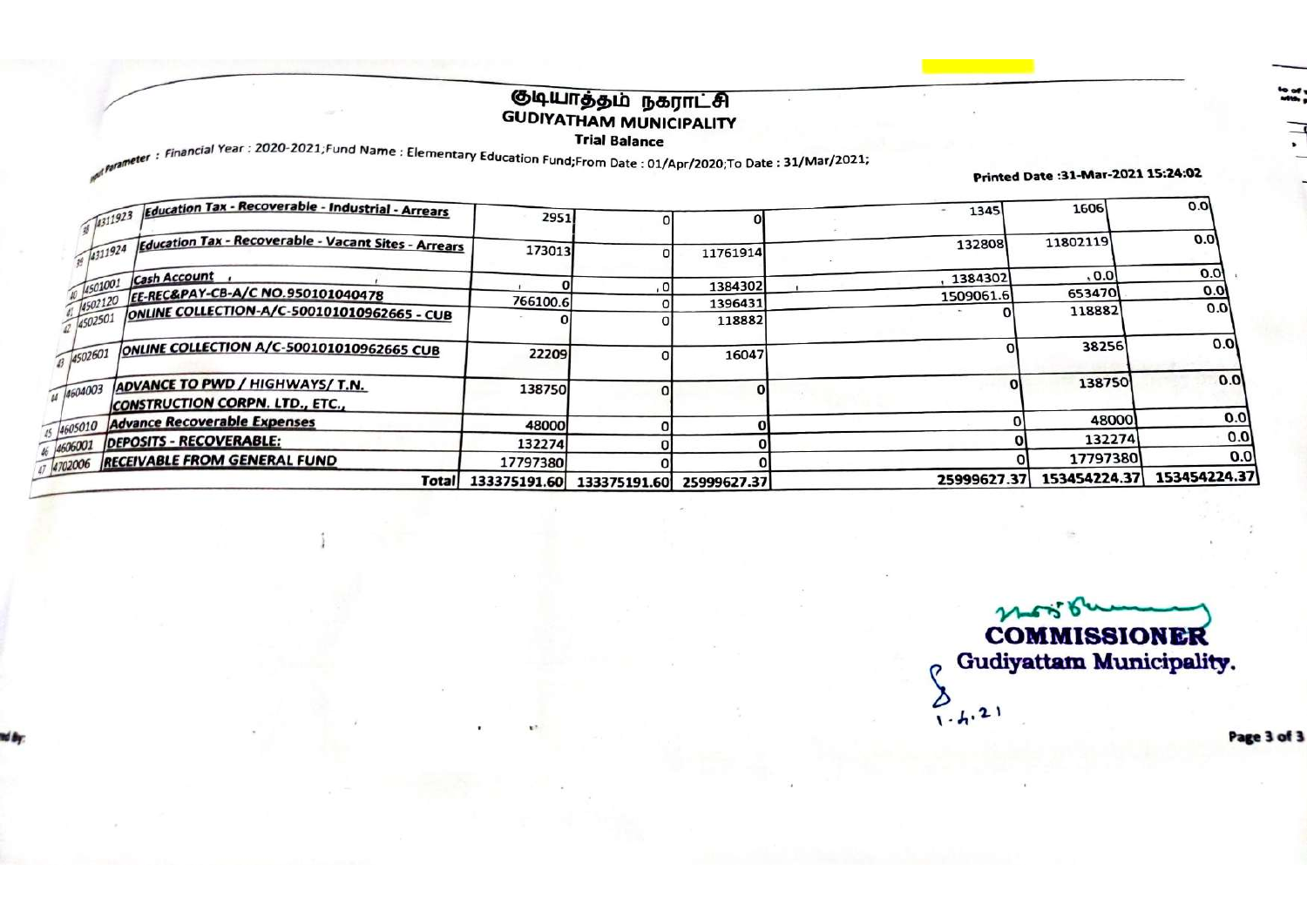**SULFAMERIC INSURIE** 

## **GUDIYATHAM MUNICIPALITY** குடியாத்தம் நகராட்சி **Income And Expenditure Statement**

Input Parameter: Financial Year: 2020-2021;Fund Name: Elementary Education Fund;From Date: 01/Apr/2020;To Date: 31/Mar/2021;

#### Generated Date: 31-Mar-2021 15:26

| <b>Code No</b> | <b>Description of items</b>                      | <b>Shedule No.</b> | Current Year Amount(3) | Provious Year Amount &                             |
|----------------|--------------------------------------------------|--------------------|------------------------|----------------------------------------------------|
|                |                                                  |                    | Income                 |                                                    |
| 110            | <b>Tax Revenue</b>                               | i-1                | 8226344.77             | $\mathbf{r}$ , and $\mathbf{r}$ , and $\mathbf{r}$ |
| 171            | Interest Earned                                  | I-8                | 12129                  |                                                    |
|                |                                                  | <b>Total</b>       | 8238473.77             |                                                    |
|                |                                                  |                    | <b>Expenditure</b>     |                                                    |
| 230            | <b>Operations &amp; Maintenance</b>              | $1 - 12$           | 1002000                |                                                    |
| 240            | Interest & Finance Charges                       | $1 - 13$           | 1061.6                 |                                                    |
| 280            | <b>Prior Period Item</b>                         | $1 - 18$           | $-11796559$            |                                                    |
|                |                                                  | Total              | $-10793497.4$          |                                                    |
|                | 3109002-Gross Deficit of Expenditure over Income |                    | 19031971.17            |                                                    |

 $2\hbar$ **COMMISSIONER Gudiyattam Municipality.**  $O_{(h,2)}$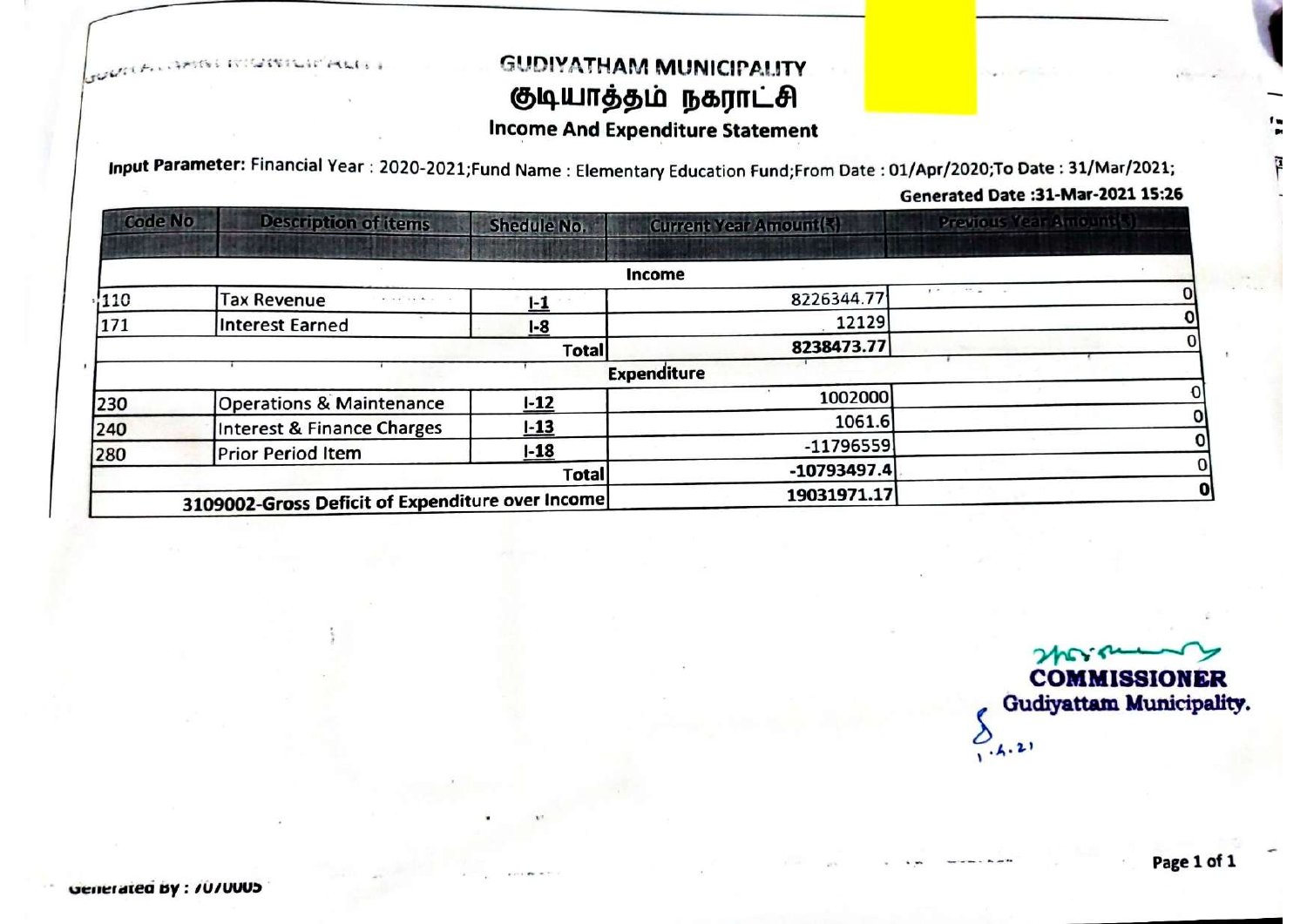## GUDIYATHAM MUNICIPALITY குடியாத்தம் நகராட்சி Income And Expenditure Statement

Input Parameter: Financial Year : 2020-2021;Fund Name : Elementary Education Fund;From Date : 01/Apr/2020;To Date : 31/Mar/2021;

Generated Date :31-Mar-2021 15:22

| <b>Code No</b> | <b>Description of items</b>                      |                    | <b>Current Year Amount</b> | <b>Previous Year Amount</b> |  |  |  |  |  |
|----------------|--------------------------------------------------|--------------------|----------------------------|-----------------------------|--|--|--|--|--|
|                |                                                  |                    |                            |                             |  |  |  |  |  |
|                | Income                                           |                    |                            |                             |  |  |  |  |  |
| 1100601        | Education Tax - Residential                      |                    | 3467878.98                 | 01                          |  |  |  |  |  |
| 1100602        | Education Tax - Commercial                       |                    | 2505225.46                 | 0                           |  |  |  |  |  |
| 1100603        | Education Tax - Industrial                       |                    | 27082.97                   | 0                           |  |  |  |  |  |
| 1100604        | Education Tax - Vacant Sites                     |                    | 2226157.36                 | 0                           |  |  |  |  |  |
| 1711001        | <b>INTEREST FROM BANK</b>                        |                    | 12129                      | 0                           |  |  |  |  |  |
|                |                                                  | <b>Total</b>       | 8238473.77                 | 01                          |  |  |  |  |  |
|                |                                                  | <b>Expenditure</b> |                            |                             |  |  |  |  |  |
| 2305109        | MAINTENANCE EXPENSES - SCHOOLS                   |                    | 1002000                    | 0                           |  |  |  |  |  |
| 2407001        | <b>BANK CHARGES</b>                              |                    | 1061.6                     | 0                           |  |  |  |  |  |
| 2801001        | Taxes                                            |                    | $-11796559$                | 0                           |  |  |  |  |  |
|                |                                                  | Total              | $-10793497.4$              | 0                           |  |  |  |  |  |
|                | 3109002-Gross Deficit of Expenditure over Income | 19031971.17        | 0                          |                             |  |  |  |  |  |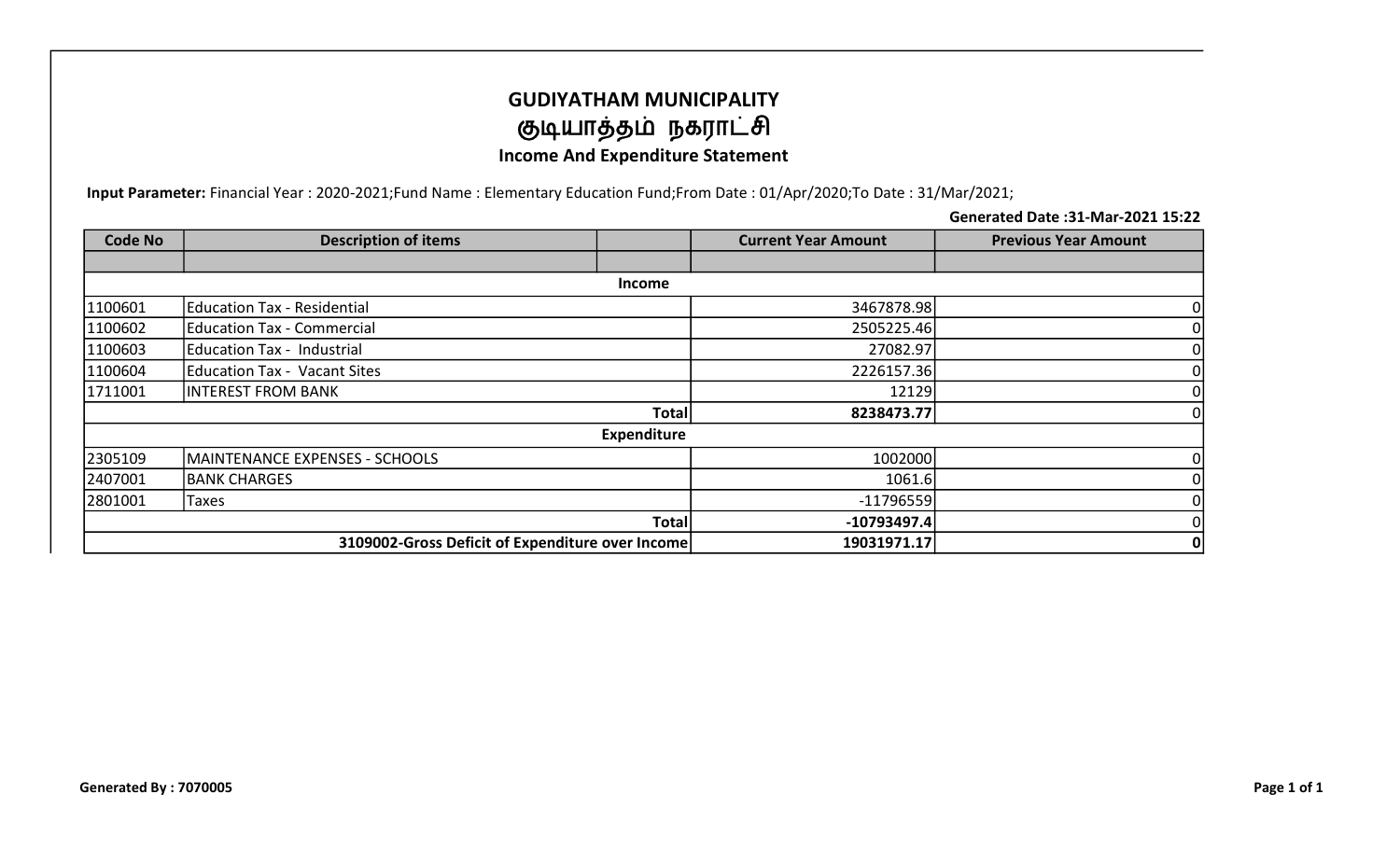## குடியாத்தம் நகராட்சி GUDIYATHAM MUNICIPALITY Balance Sheet

Input Parameter : Financial Year : 2020-2021;Fund Name : Elementary Education Fund;From Date : 01/Apr/2020;To Date : 31-Mar-2021;

Printed Date :31-Mar-2021 15:20:20

| <b>Code No</b> | <b>Description of items</b>                | <b>Shedule No.</b> | Current Year Amount(₹) | Previous Year Amount(₹) |
|----------------|--------------------------------------------|--------------------|------------------------|-------------------------|
|                | <b>Liabilities</b>                         |                    |                        |                         |
| 3109001        | <b>ACCUMULATED SURPLUS / DEFICIT</b>       |                    | 138042656.8            | 110671285.6             |
| 3111001        | CONTRIBUTION FROM MUNICIPAL FUND           |                    | 8790677                | 8790677                 |
| 3203001        | CONTRIBUTIONS FROM THE GOVERNMENT          |                    | 1943599                | 1943599                 |
| 3203002        | <b>GRANTS FROM THE GOVERNMENT</b>          |                    | $\Omega$               | $\Omega$                |
| 3401001        | Tender Deposit - Contractors.              |                    | 460600                 | 449600                  |
| 3401003        | SECURITY DEPOSIT - CONTRACTORS             |                    | 204567                 | 177067                  |
| 3501003        | <b>ACCOUNTS PAYABLE - CONTRACTORS</b>      |                    | ΩI                     | 0                       |
| 3502001        | <b>PROVIDENT FUND RECOVERIES</b>           |                    | 82349                  | 82349                   |
| 3502013        | <b>INCOME TAX DEDUCTIONS - CONTRACTORS</b> |                    | 1448                   | 1448                    |
| 3502015        | <b>VAT - PAYABLE</b>                       |                    | 36331                  | 36331                   |
| 3502025        | Manual Workers Genenral Welfare Fund       |                    | 75661                  | 70161                   |
| 3502032        | <b>CGST - PAYABLE</b>                      |                    | 1700                   | 1700                    |
| 3502033        | <b>SGST - PAYABLE</b>                      |                    | 1700                   | 1700                    |
| 3504101        | ADVANCE COLLECTION OF PROPERTY TAX         |                    | 1320080                | 1320080                 |
| 3603001        | PROVISION FOR DOUBTFUL COLLECTION OF       |                    | 297078                 | 297078                  |
|                | <b>REVENUE ITEMS</b>                       |                    |                        |                         |
|                |                                            | <b>Total</b>       | 151258446.8            | 123843075.6             |
|                | <b>Assets</b>                              |                    |                        |                         |
| 4101001        | <b>LAND -GROSS BLOCK</b>                   |                    | 84436743               | 84436743                |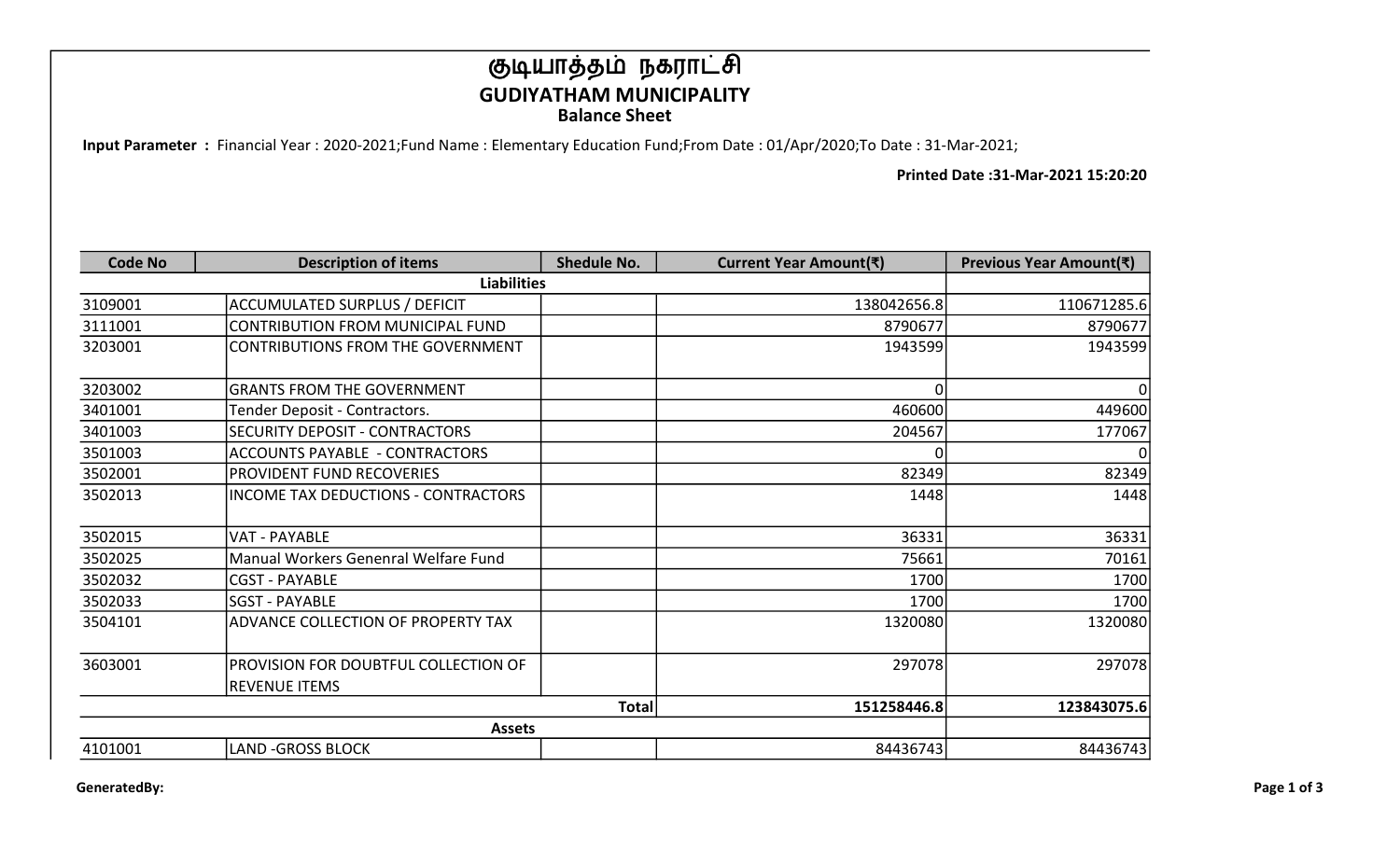## குடியாத்தம் நகராட்சி GUDIYATHAM MUNICIPALITY Balance Sheet

Input Parameter : Financial Year : 2020-2021;Fund Name : Elementary Education Fund;From Date : 01/Apr/2020;To Date : 31-Mar-2021;

Printed Date :31-Mar-2021 15:20:20

| 4102001 | <b>BUILDINGS - GROSS BLOCK</b>                 | 27191009   | 27191009   |
|---------|------------------------------------------------|------------|------------|
| 4103003 | ROADS & PAVEMENTS - CONCRETE - GROSS           | 560140     | 560140     |
|         | <b>BLOCK</b>                                   |            |            |
| 4107001 | <b>FURNITURE FIXTURES AND FITTINGS - GROSS</b> | 156905     | 156905     |
|         | <b>BLOCK</b>                                   |            |            |
| 4112001 | <b>BUILDINGS - ACCUMULATED DEPRECIATION</b>    | $-9286216$ | $-9286216$ |
| 4113003 | <b>ROADS &amp; PAVEMENTS - CONCRETE -</b>      | $-245061$  | $-245061$  |
|         | <b>ACCUMULATED DEPRECIATION</b>                |            |            |
| 4117001 | <b>FURNITURE, FIXTURES &amp; FITTINGS -</b>    | $-839$     | $-839$     |
|         | <b>ACCUMULATED DEPRECIATIONS</b>               |            |            |
| 4121001 | PROJECTS - IN - PROGRESS ACCOUNT               | 550000     |            |
| 4311917 | Education Tax - Recoverable - Residential -    | 2574632.98 | 376960     |
|         | Current                                        |            |            |
| 4311918 | Education Tax - Recoverable - Commercial -     | 2054388.46 | 98981      |
|         | Current                                        |            |            |
| 4311919 | Education Tax - Recoverable - Industrial -     | 12940.97   | 1391       |
|         | Current                                        |            |            |
| 4311920 | Education Tax - Recoverable - Vacant Sites -   | 2211761.36 | 31058      |
|         | Current                                        |            |            |
| 4311921 | Education Tax - Recoverable - Residential -    | 1851189    | 1410659    |
|         | Arrears                                        |            |            |
| 4311922 | Education Tax - Recoverable - Commercial -     | 120716     | 63117      |
|         | Arrears                                        |            |            |